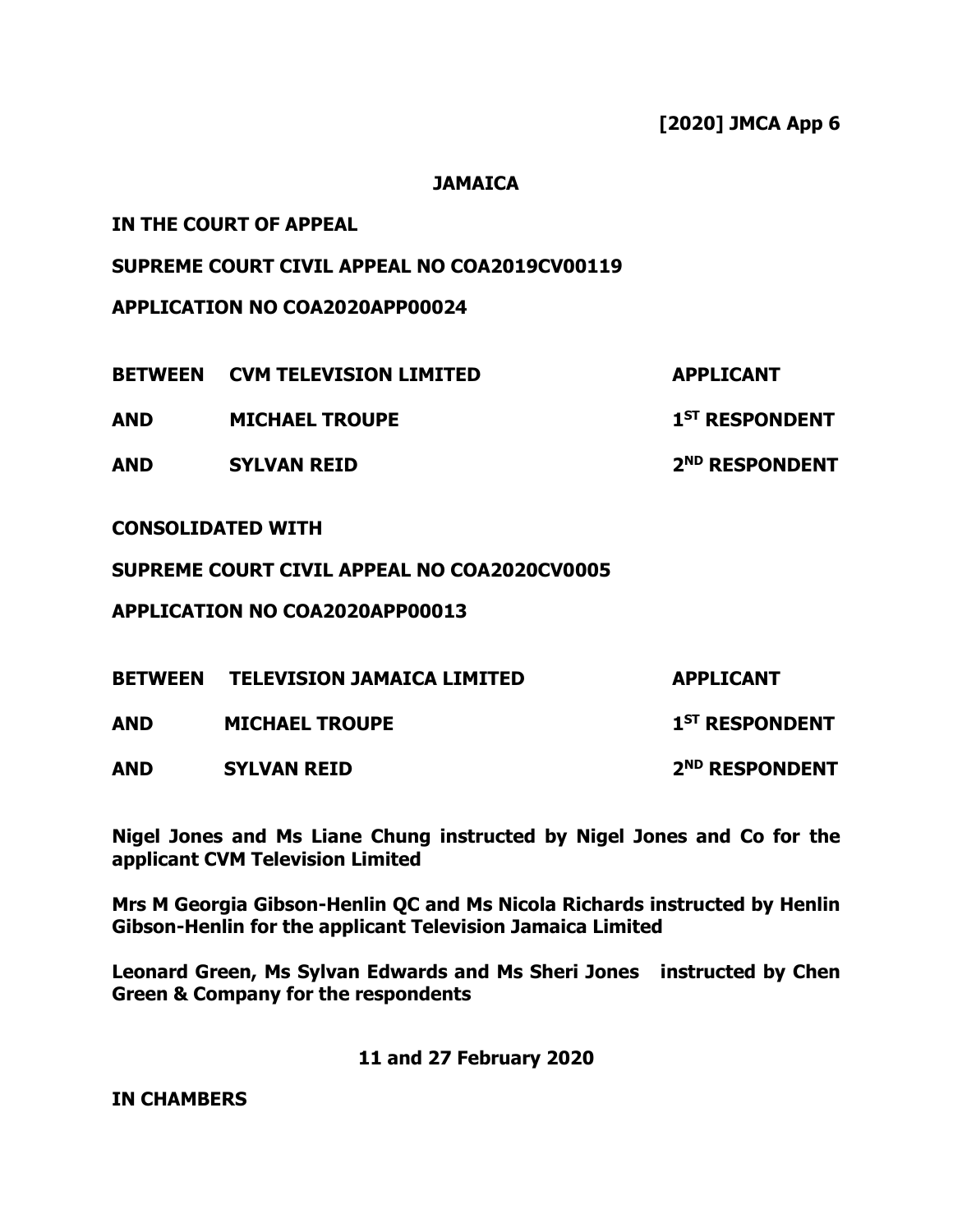#### **BROOKS JA**

[1] Television Jamaica Limited (TVJ) and CVM Television Limited (CVM) have both filed notices of appeal from the judgment of Lindo J made in the Supreme Court on 13 December 2019. TVJ and CVM will be referred to collectively hereafter as "the applicants". The learned judge gave judgment in favour of Messrs Michael Troupe and Sylvan Reid (together referred to herein as the respondents) against the applicants and others. She awarded damages for defamation in favour of Mr Troupe in the sum of \$11,000,000.00 and in favour of Mr Reid in the sum of \$8,500,000.00. The learned judge also made awards of damages in favour of Mr Reid, against the Attorney General for Jamaica, for false imprisonment and malicious prosecution. The Attorney General has not appealed from the judgment.

[2] The learned judge, on 17 December 2019, granted a stay of execution of the judgment until 11 February 2020. Before that period ended, the applicants each filed applications for an extension of the stay, as against them, pending the hearing of the appeal. They assert that without a stay, a successful appeal will be rendered nugatory and that the applicants will suffer irreparable harm.

[3] The respondents have resisted the applications. They contend that the applicants have no real prospect of succeeding on appeal and that a delay in granting them the fruits of their judgment only adds to the insult and embarrassment that they suffered by the defamatory acts of the appellants and the others. The respondents have pointed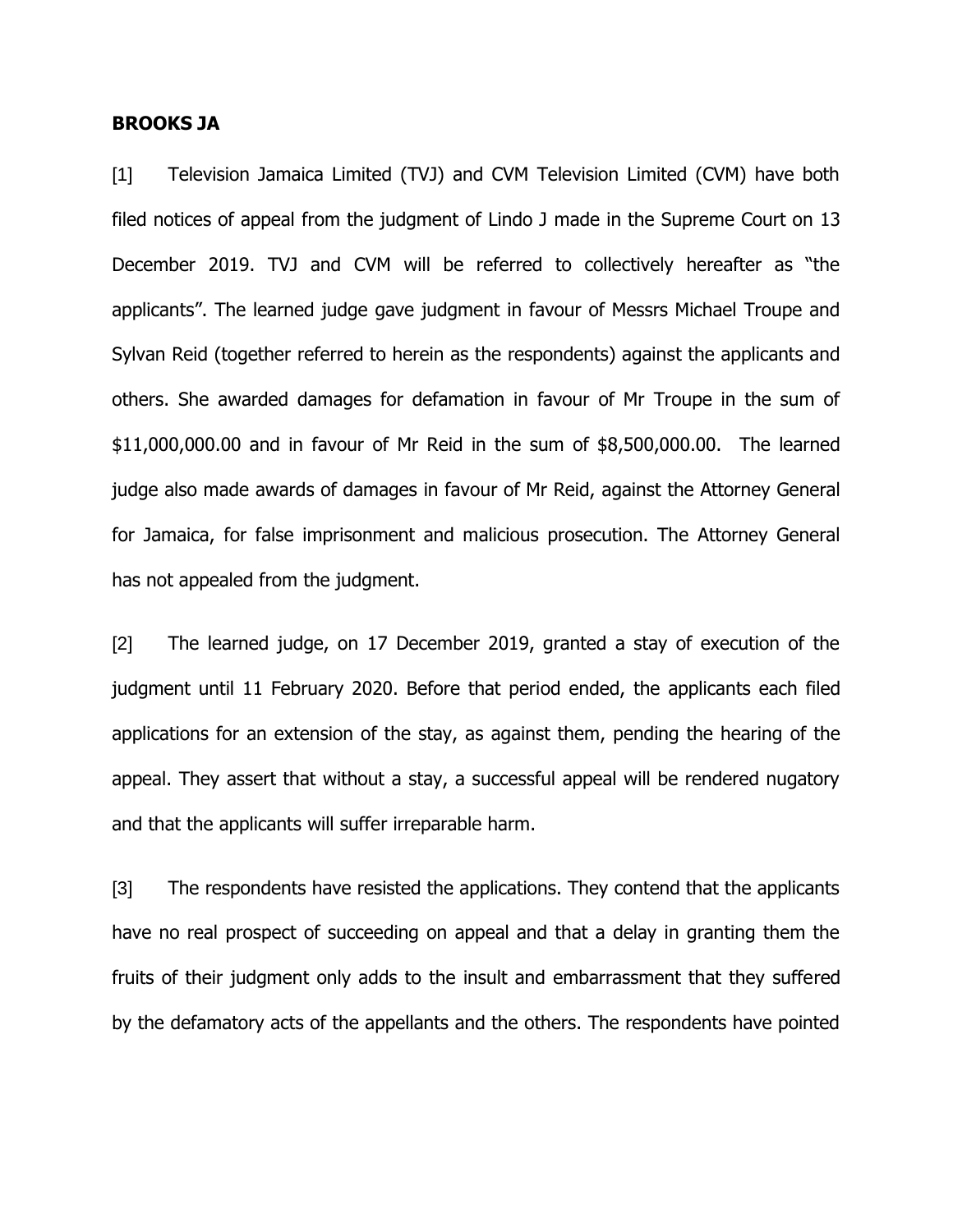out that although the Attorney General has not appealed, the Attorney General has made no effort to settle the judgment.

#### **The factual background**

[4] The background to the litigation is that, on 18 July 2012 a search and seizure was conducted by the Jamaica Constabulary Force's Anti-Lottery Scam Task Force of the Major Organised Crime and Anti- Corruption Agency and the Jamaica Defence Force at the respective homes of Mr Troupe and Mr Reid. Mr Troupe and two of his sons were arrested, as was Mr Reid. The respondents each made broadcasts relating to the arrests. They also, separately, published statements, regarding the arrest, by the then Commissioner of Police, a Superintendent of Police and certain news personnel.

[5] The learned judge found the broadcasts, including the statements made by the reporters employed to the applicants, to be defamatory of the respondents.

## **The judgment**

[6] The learned judge made the following award:

"Damages for defamation awarded to Mr Troupe in the sum of \$11,000,000.00.

Damages for defamation awarded to Mr Reid in the sum of \$8,500,000.00.

Damages for False Imprisonment awarded to Mr Reid against the [Attorney General] in the sum of \$1,050,000.00 with interest at 3% per annum from the date of service of the Claim Form to the date of judgment.

Damages for Malicious Prosecution awarded to Mr Reid as against the [Attorney General] in the sum of \$2,450,000.00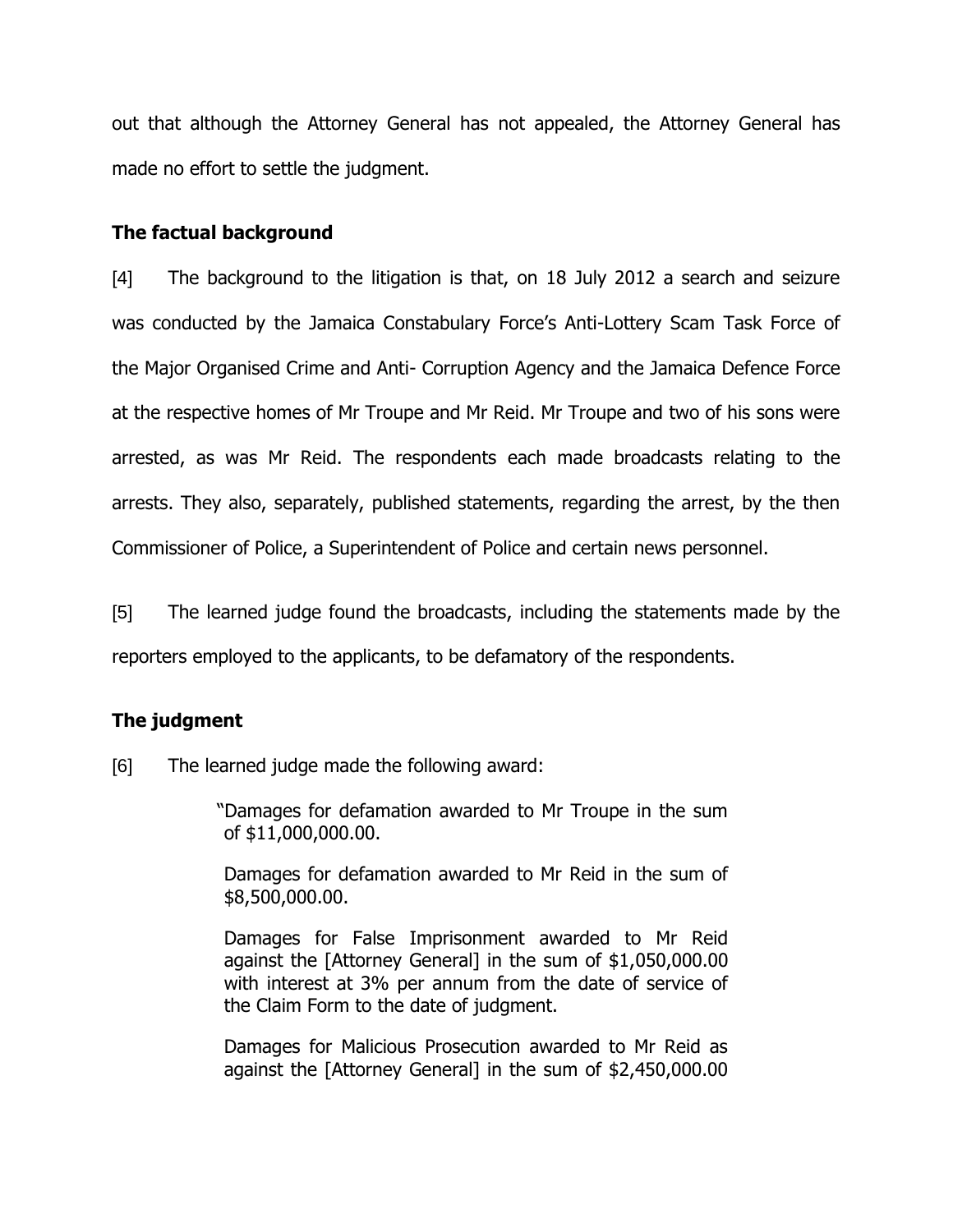with interest at 3% per annum from the date of service of the Claim Form to the date of judgment.

The Claimant, Mr Reid, is entitled to costs which are to be taxed if not agreed and are to be paid by [TVJ, CVM] and [the Attorney General].

The Claimant, Mr Troupe is entitled to costs which are to be taxed if not agreed and are to be paid by [TVJ] and [CVM].

The [Attorney General] is entitled to costs to be taxed, if not agreed, and to be paid by Mr Troupe."

# **The applications**

[7] In their respective applications, both applicants assert that they have realistic prospects of success in their respective appeals. They each contend that the learned judge erred in finding that the publications:

- a. are defamatory;
- b. were not made on an occasion of qualified privilege or

were matters of public interest; and

c. were not fair comment on a matter of public interest.

[8] They each assert that should the stay not be granted there is a likelihood that, if their appeals are successful, the respondents will not be able to repay the monies involved. Ms Liane Chung, one of CVM's attorneys-at-law, deposed in support of CVM's application, that CVM will also be prejudiced as:

- a. the award of damages is excessive;
- b. the effect of the judgment is to "prevent [CVM] from broadcasting live and urgent matters which do not present an opportunity for verification"; and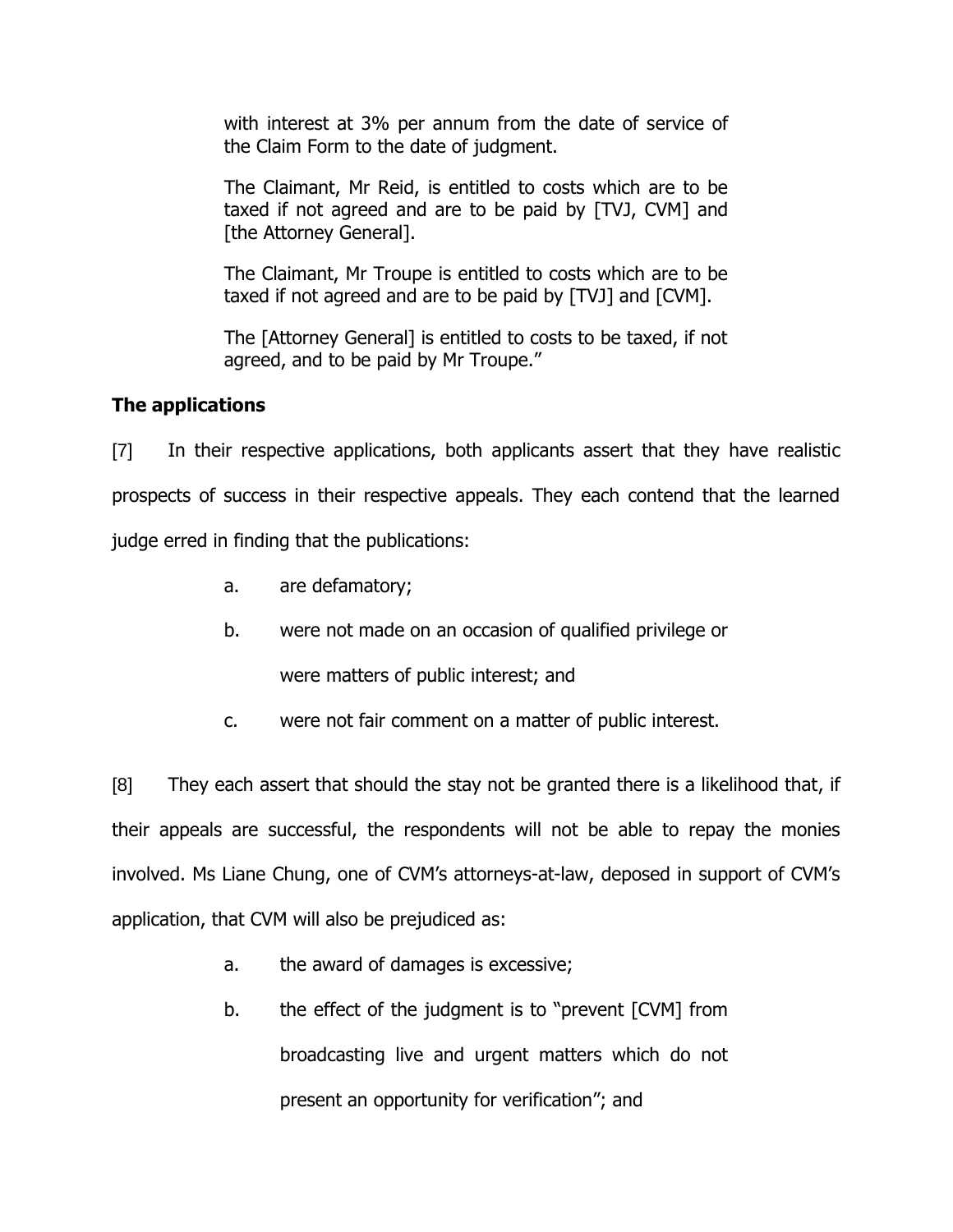c, the result of the judgment is to "impose an obligation on [CVM] and other media houses to verify all stories…and to investigate and establish the truth of all assertions made…before making a comment on a matter of public interest".

[9] Both Mrs Gibson-Henlin QC, on behalf of TVJ, and Mr Jones, on behalf of CVM, argued that there was a strong likelihood that the appeal would be successful. They both argued, among other things, that the learned judge had set the bar too high for responsible journalism and misapplied the principles regarding **Reynolds**<sup>1</sup> privilege.

[10] Learned counsel both submitted that the balance of justice, which the court is obliged to consider in applications for stay of execution, lies in favour of the applicants. In addition to the fact that the respondents have an opportunity of collecting the judgment sum from the Attorney General, learned counsel submitted that there is always a risk of paying money to an individual. Mrs Gibson-Henlin argued that the mere assertions on behalf of the respondents, that they are businessmen and will be able to repay the judgment sum in the event of a successful appeal, are not enough.

[11] In support of her submissions, learned Queen's Counsel referred to a number of decided cases, dealing with defamation and applications for stay of execution. These included **Watersports Enterprises Limited v Jamaica Grande Limited and** 

 $\overline{a}$ 

<sup>1</sup> From **Reynolds v Times Newspapers Ltd** [1999] 3 WLR 1010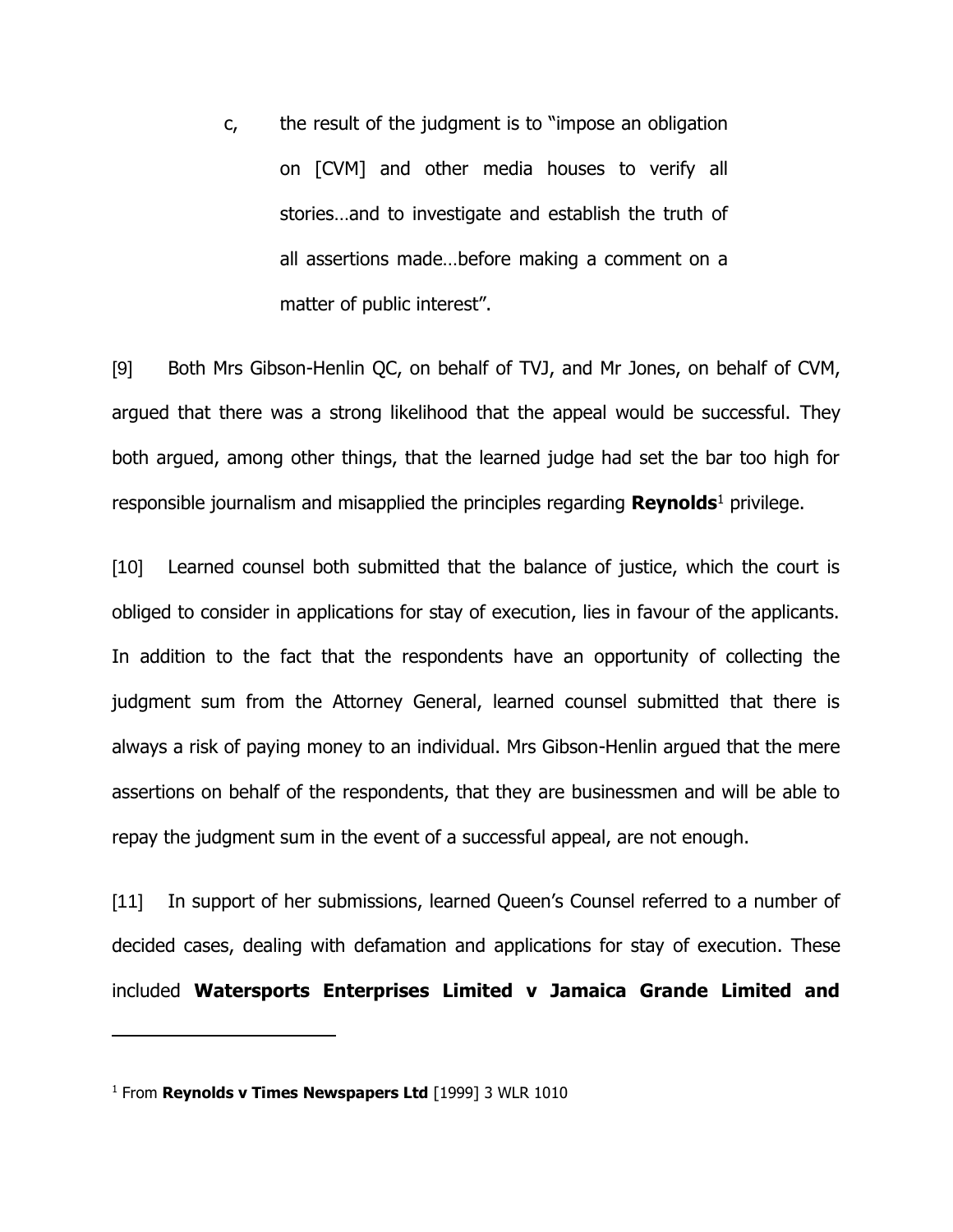**Others**, (unreported), Court of Appeal, Jamaica, Supreme Court Civil Appeal No 110/2008, Application No 159/2008, judgment delivered 4 February 2009, **Paymaster (Ja) Limited v Grace Kennedy Remittance Service Limited and Another** [2011] JMCA App 1 and **Combi (Singapore) Pte Limited v Ramanath Sriram and Sun Limited** [1997] EWCA Civ 2164. In addition to those authorities, Mr Jones relied on **Rantzen v Mirror Group Newspapers (1986) Ltd** [1994] QB 670.

#### **The response**

[12] Mr Green, on behalf of the respondents, supported the learned judge's decision and contended that the respective appeals have no real prospect of success. Learned counsel argued that the learned judge was entitled to view the publication as a whole and determine from that view, whether it was defamatory. He submitted that, from that perspective, she had made no error. In respect of the balance of justice, learned counsel argued that:

- a. there has been damage to the respective reputations of the respondents and they are entitled to the fruits of their judgment, especially since there had been no apology from the applicants;
- b. the applicants have not asserted that they or either of them would be ruined or done irremediable harm if it paid the judgment;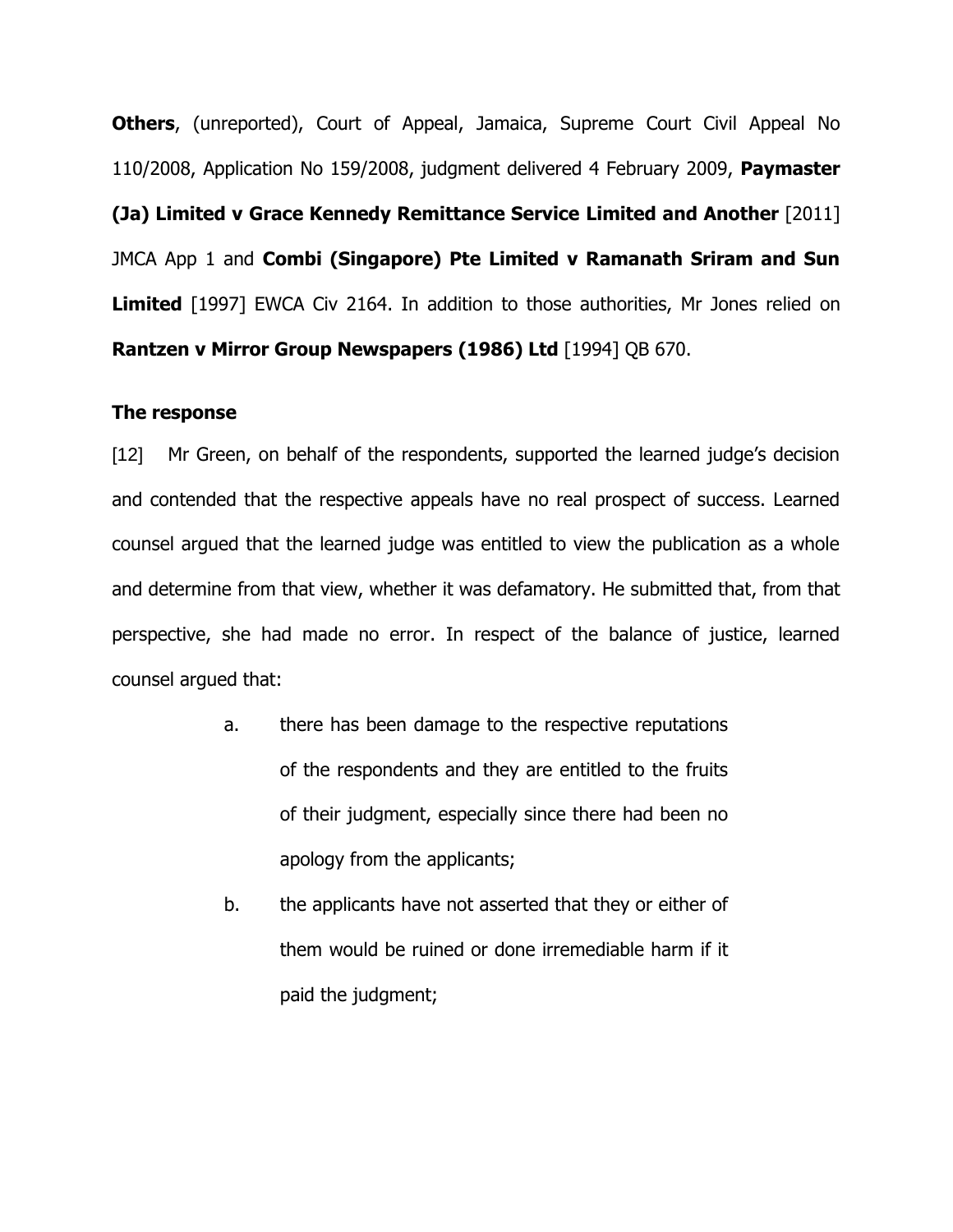c. there was no evidence to support the contention that the respondents would not be able to make repayment in the event of a successful appeal.

He relied on a number of authorities including **Jamaica Observer Limited v Joseph Matalon** [2019] JMA Civ 38.

# **The analysis**

[13] There was no dispute between counsel that applications, such as the present ones, are guided by the principle that the approach to be adopted is that there must be merit in the applicant's appeal and that the result should be the one less likely to result in injustice. The principles are set out in the judgments in **Hammond Suddard Solicitors v Agrichem International Holdings Ltd** [2001] EWCA Civ 2065 and **Combi**.

## [14] In **Combi**, Phillips LJ stated, in part:

"In my judgment the proper approach must be to make that order which best accords with the interest of justice. If there is a risk that irremediable harm may be caused to the plaintiff if a stay is ordered but no similar detriment to the defendant if it is not, then a stay should not normally be ordered. Equally, if there is a risk that irremediable harm may be caused to the defendant if a stay is not ordered but no similar detriment to the plaintiff if a stay is ordered, then a stay should normally be ordered. This assumes of course that the court concludes that there may be some merit in the appeal. If it does not then no stay of execution should be ordered. But where there is a risk of harm to one party or another, whichever order is made, the court has to balance the alternatives in order to decide which of them is less likely to produce injustice. The starting point must be that the normal rule as indicated by Ord 59, r 13 is that there is no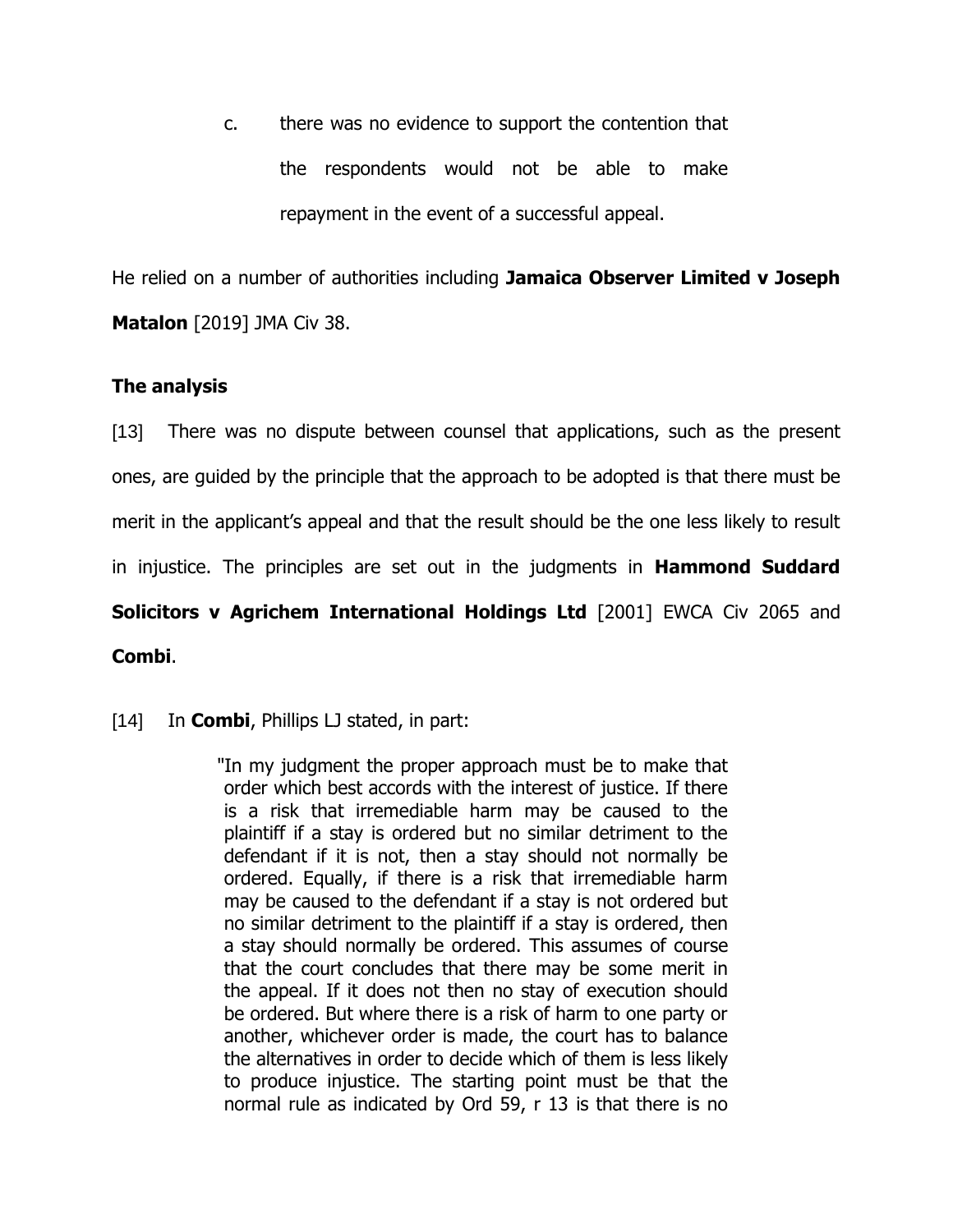stay but, where the justice of that approach is in doubt, the answer may well depend upon the perceived strength of the appeal.…"

[15] That reasoning has been adopted in a number of cases in this court, including the recent decision of **Marilyn Hamilton v Advantage General Insurance Company Limited** [2019] JMCA Civ 48 (see paragraph [41].

[16] In the present case, the applicants have provided sufficient material to demonstrate that there is some merit in their respective appeals. In considering which approach would result in less injustice, it cannot be said that the applicants have shown that they would be irreparably prejudiced by any execution of the judgment. They have not shown that they would not be able to pay the sums involved, without causing severe dislocation, and they have provided no evidential support for the assertion that the risk exists that they would not be able to recover the sums if they were paid to the respondents. In the meantime, the respondents are entitled to the fruits of their judgment.

[17] There is no merit in the applicants' contentions that the judgments prevent them from carrying out their responsibilities as media houses. The learned judge's decision does not go beyond the particular circumstances of this case. The applicants should always be mindful, in discharging their respective roles as media houses, of maintaining a balance between the rights of individuals and the rights of the public to be informed.

[18] The only hesitation in respect of refusing the application would be the fact that the Attorney General is also liable to the respondents. The Attorney General has not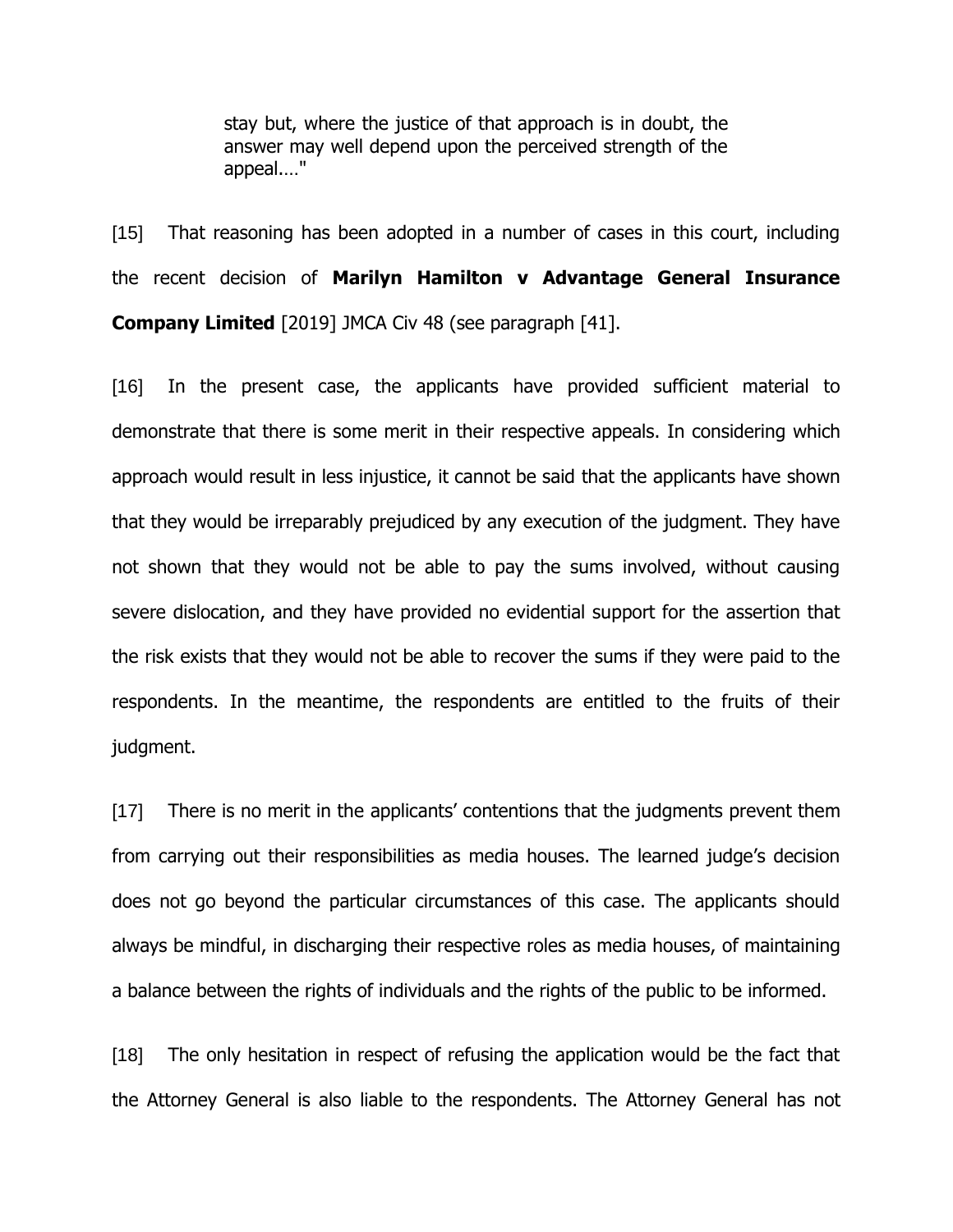appealed, and must be deemed to have accepted liability. That consideration is, however, not sufficient to warrant a stay. Whereas the Attorney General is also liable to the respondents, the liability for the damages for defamation is a joint liability, shared with the applicants. If either of the applicants satisfy that liability it will be able to recover from the Attorney General a third of what it has paid (see section 3 of the Law Reform (Tort-Feasors) Act and **Dayne Smith v William Hylton and Another** [2014] JMCA App 35). There is nothing to suggest that it would be more onerous for them to seek to recover those sums from the Attorney General, than it would be for the respondents to carry out that exercise.

[19] The applicants having failed to demonstrate that a grant of a stay would cause less injustice than a refusal, the stay of execution must be refused.

[20] The orders therefore are:

- 1. The application by TVJ for a stay of execution of the judgment of Lindo J, handed down on 13 December 2019, is refused.
- 2. The application by CVM for a stay of execution of the judgment of Lindo J, handed down on 13 December 2019, is refused.
- 3. Costs of the applications to the respondents to be agreed or taxed. Insofar as the attendances at the hearing and